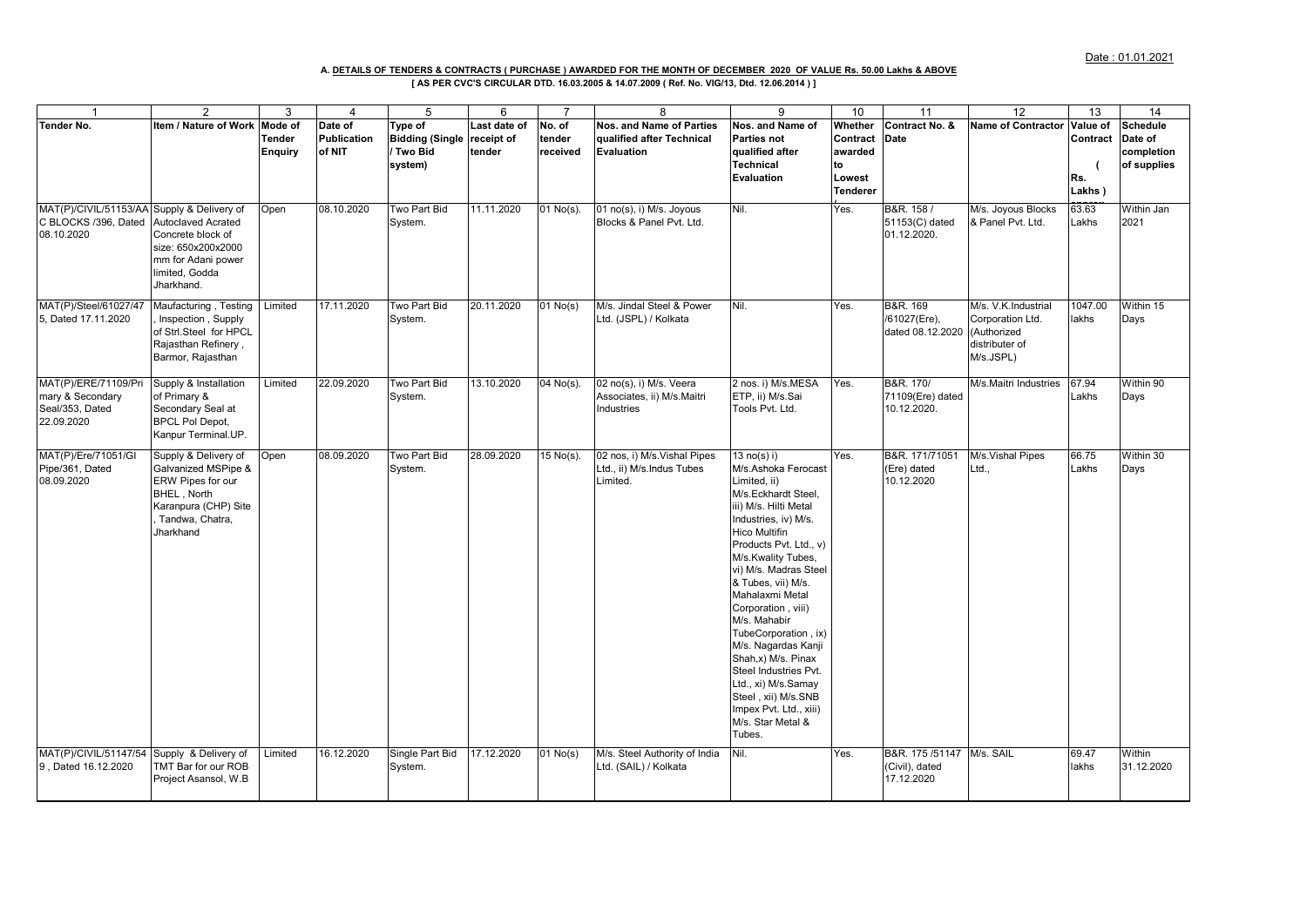| <b>Tender No.</b>                                                                                                                                                                                                                      | <b>Item / Nature of Work</b>           | Mode of        | Date of            | Type of                | Last date of | No. of      | Nos. and Name of Parties      | Nos. and Name of      | Whether         | Contract No. &                | Name of Contractor | Value of      | <b>Schedule</b>         |
|----------------------------------------------------------------------------------------------------------------------------------------------------------------------------------------------------------------------------------------|----------------------------------------|----------------|--------------------|------------------------|--------------|-------------|-------------------------------|-----------------------|-----------------|-------------------------------|--------------------|---------------|-------------------------|
|                                                                                                                                                                                                                                        |                                        | <b>Tender</b>  | <b>Publication</b> | <b>Bidding (Single</b> | receipt of   | tender      | qualified after Technical     | <b>Parties not</b>    | Contract        | Date                          |                    | Contract      | Date of                 |
|                                                                                                                                                                                                                                        |                                        | <b>Enquiry</b> | of NIT             | Two Bid                | tender       | received    | Evaluation                    | qualified after       | awarded         |                               |                    |               | completion              |
|                                                                                                                                                                                                                                        |                                        |                |                    | system)                |              |             |                               | Technical             | to              |                               |                    |               | of supplies             |
|                                                                                                                                                                                                                                        |                                        |                |                    |                        |              |             |                               | <b>Evaluation</b>     | Lowest          |                               |                    | Rs.           |                         |
|                                                                                                                                                                                                                                        |                                        |                |                    |                        |              |             |                               |                       | <b>Tenderer</b> |                               |                    | Lakhs)        |                         |
|                                                                                                                                                                                                                                        |                                        |                |                    |                        |              |             |                               |                       |                 |                               |                    |               |                         |
| f447                                                                                                                                                                                                                                   | Supply & Delivery of                   | Limited        | 19.11.2020         | Two Part Bid           | 11.12.2020   | $02$ No(s). |                               | Nil.                  | Yes.            | B&R. 184/71030                | M/s. Berger Paints | 66.72         | Within 45               |
|                                                                                                                                                                                                                                        | Primer & Paints for                    |                |                    | System.                |              |             |                               |                       |                 | (Ere) dated                   | (I) Ltd.,          | Lakhs         | Days.                   |
|                                                                                                                                                                                                                                        | our Darlipaly Boiler                   |                |                    |                        |              |             |                               |                       |                 | 22.12.2020.                   |                    |               |                         |
|                                                                                                                                                                                                                                        | site, Odisha.                          |                |                    |                        |              |             |                               |                       |                 |                               |                    |               |                         |
|                                                                                                                                                                                                                                        |                                        |                |                    |                        |              |             |                               |                       |                 |                               |                    |               |                         |
|                                                                                                                                                                                                                                        |                                        |                |                    |                        |              |             |                               |                       |                 |                               |                    |               |                         |
| MAT(P)/Civil/51128/555,                                                                                                                                                                                                                | Supply and Delivery of                 | Limited        | 21.12.2020         | Single Part Bid        | 23.12.2020   | 01 No(s)    | 1no(s) i) M/s.Nuvoco Vistas   | Nil.                  | Yes.            | B&R. 186 /                    | M/s. Nuvaco Vista  | 60.95         | Within                  |
| Dated 21.12.2020                                                                                                                                                                                                                       | P.P Cement for                         |                |                    | System.                |              |             | Corporation Ltd.,             |                       |                 | 51128(C) dated                | Corp. Ltd.         | lakhs         | 30.04.2021              |
|                                                                                                                                                                                                                                        | Chandrakona Road                       |                |                    |                        |              |             |                               |                       |                 | 19.12.2020                    |                    |               |                         |
|                                                                                                                                                                                                                                        | Sub station Project, at                |                |                    |                        |              |             |                               |                       |                 |                               |                    |               |                         |
|                                                                                                                                                                                                                                        | Paschim Medinipur.                     |                |                    |                        |              |             |                               |                       |                 |                               |                    |               |                         |
|                                                                                                                                                                                                                                        |                                        |                |                    |                        |              |             |                               |                       |                 |                               |                    |               |                         |
|                                                                                                                                                                                                                                        |                                        |                |                    |                        |              |             |                               |                       |                 |                               |                    |               |                         |
| MAT(P)/Howrah                                                                                                                                                                                                                          | Supply & Delivery of                   | Limited        | 09.10.2020         | Single Part Bid        | 12.10.2020   | 01 No(s)    | M/s. Steel Authority of India | Nil.                  | Yes.            | B&R.188/                      | M/s. SAIL          | 111.16        | Within 4 to 6           |
| /10046/396, Dated                                                                                                                                                                                                                      | 52 mm dia EN-24                        |                |                    | System.                |              |             | Ltd. (SAIL) / Kolkata         |                       |                 | Howrah /10046.                |                    | lakhs         | weeks                   |
| 09.10.2020                                                                                                                                                                                                                             | alloy Steel for our                    |                |                    |                        |              |             |                               |                       |                 | dated 28.12.2020              |                    |               |                         |
|                                                                                                                                                                                                                                        | Howrah works.                          |                |                    |                        |              |             |                               |                       |                 |                               |                    |               |                         |
| MAT(P)/Howrah                                                                                                                                                                                                                          | Supply & Delivery of                   | Limited        | 14.12.2020         | Single Part Bid        | 16.12.2020   | $01$ No(s)  | M/s. Steel Authority of India | Nil.                  | Yes.            | B&R.189/                      | M/s. SAIL          | 59.00         | Within                  |
| /10046/542, Dated                                                                                                                                                                                                                      | Strl. Steel for our                    |                |                    | System.                |              |             | Ltd. (SAIL) / Kolkata         |                       |                 | Howrah /10046.                |                    | lakhs         | 31.12.2020              |
| 14.12.2020                                                                                                                                                                                                                             | Howrah works.                          |                |                    |                        |              |             |                               |                       |                 | dated 28.12.2020              |                    |               |                         |
|                                                                                                                                                                                                                                        |                                        |                |                    |                        |              |             |                               |                       |                 |                               |                    |               |                         |
| MAT(P)/Ere/71109/236,                                                                                                                                                                                                                  | Supply of HMT Pivot                    | Limited        | 09.10.2020         | Two Part Bid           | 24.09.2020   | $02$ No(s)  | M/s. HMT Pte Ltd              | M/s.MESA Etp.         | Yes.            | B&R.190 (I) /                 | M/s. HMT Pte Ltd.  | 84.87         | Within 10               |
| Dated 10.08.2020                                                                                                                                                                                                                       | master joint for Roof                  |                |                    | System.                |              |             |                               |                       |                 | 71109 (Ere),                  |                    | lakhs         | weeks                   |
|                                                                                                                                                                                                                                        | drain system at our                    |                |                    |                        |              |             |                               |                       |                 | dated 28.12.2020              |                    | (1, 11, 842)  |                         |
|                                                                                                                                                                                                                                        | <b>BPCL POL-depot</b>                  |                |                    |                        |              |             |                               |                       |                 |                               |                    | $\frac{1}{2}$ |                         |
|                                                                                                                                                                                                                                        | terminal . Kanpur, U.P                 |                |                    |                        |              |             |                               |                       |                 |                               |                    |               |                         |
| MAT(P)/TY/40085/FOA                                                                                                                                                                                                                    |                                        |                | 07.11.2020         | Two Part Bid           | 08.11.2020   |             |                               | i) M/s.Firetech       |                 |                               |                    | 220.62        | Within 4                |
| M TANK/447, Dated                                                                                                                                                                                                                      | Supply, Delivery &<br>Commissioning of | Open           |                    |                        |              | 03 No(s)    | M/s. Sharp India.             | Equipmental and       | Yes.            | B&R.191 /40085<br>(TY), dated | M/s. Sharp India.  | lakhs         | weeks                   |
|                                                                                                                                                                                                                                        | Foam tank at                           |                |                    | System.                |              |             |                               | System Pvt. Ltd., ii) |                 | 29.12.2020                    |                    |               |                         |
| 07.11.2020                                                                                                                                                                                                                             |                                        |                |                    |                        |              |             |                               |                       |                 |                               |                    |               |                         |
|                                                                                                                                                                                                                                        | Desaltar, Nawagam,                     |                |                    |                        |              |             |                               | M/s. Integrated Fire  |                 |                               |                    |               |                         |
|                                                                                                                                                                                                                                        | CTF Kalol & cpf                        |                |                    |                        |              |             |                               | Protection Pvt. Ltd.  |                 |                               |                    |               |                         |
|                                                                                                                                                                                                                                        | Gandhar, Gujarat.                      |                |                    |                        |              |             |                               |                       |                 |                               |                    |               |                         |
| B.DETAILS OF TENDERS & CONTRACTS (SUB-CONTRACT / LABOUR CONTRACT ) AWARDED FOR THE MONTH OF DECEMBER 2020 OF VALUE Rs. 2.50 Crores & ABOVE<br>[AS PER CVC'S CIRCULAR DTD. 16.03.2005 & 14.07.2009 (Ref. No. VIG/13, Dtd. 12.06.2014) ] |                                        |                |                    |                        |              |             |                               |                       |                 |                               |                    |               |                         |
|                                                                                                                                                                                                                                        | $\overline{2}$                         | 3              | $\overline{4}$     |                        | ĥ            |             |                               |                       | 10              | 11                            | 12 <sup>°</sup>    | 13            | 14                      |
| Tender No.                                                                                                                                                                                                                             | Item / Nature of Work                  | Mode of        | Date of            | <b>Type of Bidding</b> | Last date of | No. of      | Nos. and Name of Parties      | Nos. and Name of      | Whether         | Contract No. &                | Name of Contractor | Value of      | Schedule                |
|                                                                                                                                                                                                                                        |                                        | Tender         | Publication of     | (Single / Two          | receipt of   | tender      | qualified after Technical     | Parties not qualified | Contract        | Date                          |                    | Contract (    | Date of                 |
|                                                                                                                                                                                                                                        |                                        | Enquiry        | <b>NIT</b>         | Bid system)            | Tender       | received    | Evaluation                    | after Technical       | awarded         |                               |                    |               | Rs. Lakhs completion of |
|                                                                                                                                                                                                                                        |                                        |                |                    |                        |              |             |                               | Evaluation            | to Lowest       |                               |                    | ) approx.     | supplies                |
|                                                                                                                                                                                                                                        |                                        |                |                    |                        |              |             |                               |                       | Tenderer        |                               |                    |               |                         |
|                                                                                                                                                                                                                                        |                                        |                |                    |                        |              |             |                               |                       |                 |                               |                    |               |                         |
|                                                                                                                                                                                                                                        |                                        |                |                    |                        |              |             |                               |                       | Fvaluated       |                               |                    |               |                         |